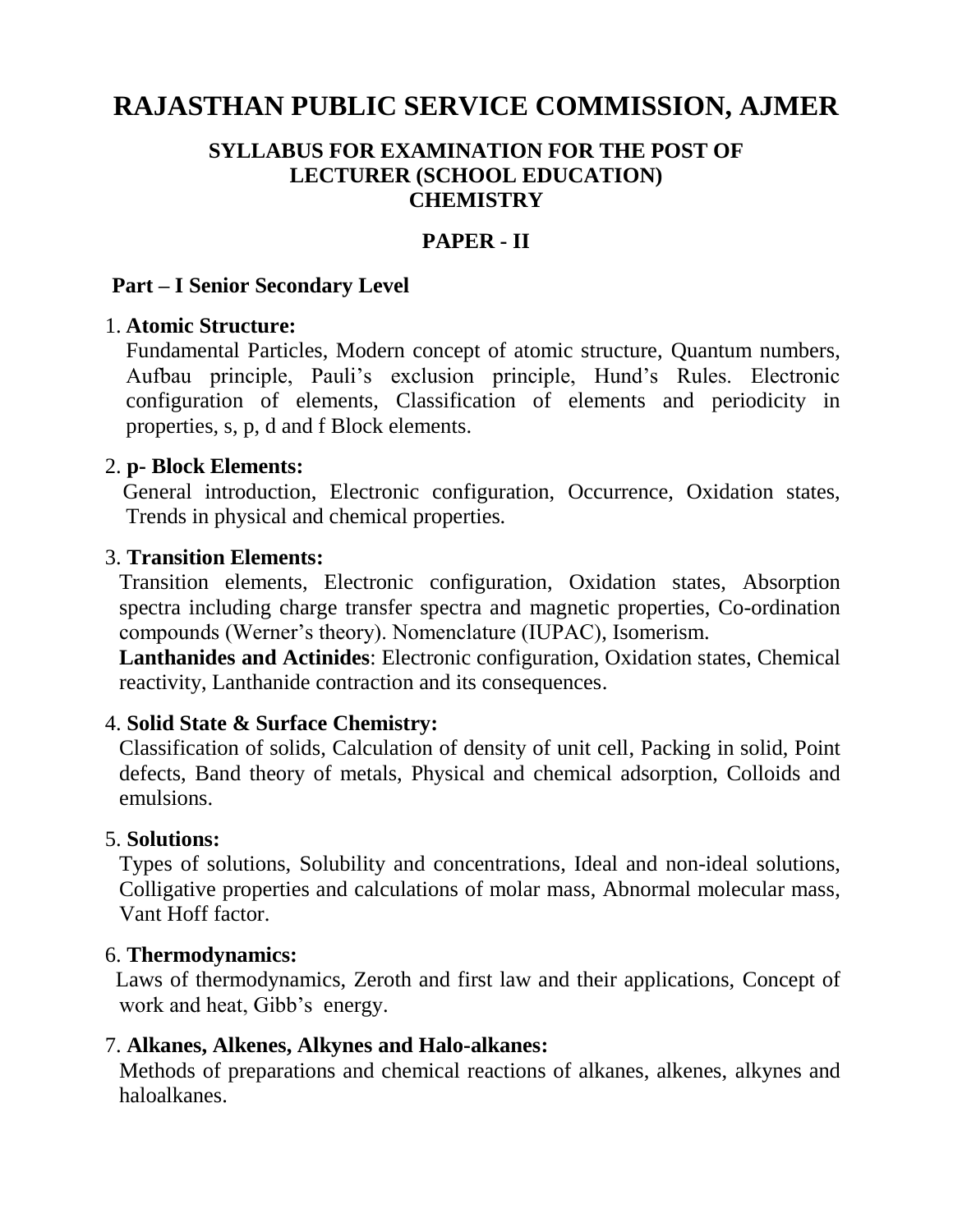### 8. **Alcohols, Aldehydes, Ketones, Carboxylic Acids and their derivatives:**

Classification, nomenclature, methods of preparation, Chemical reactions of a alcohols aldehydes, ketones, carboxylic acids and their derivatives.

#### 9. **Aromaticity and Arenes:**

Aromaticity, Benzene, Alkyl-arenes, Structure of benzene, Electrophilic substitution reactions, orientation of functional groups.

### 10. **Bio-molecules:**

Elementary treatment of carbohydrates, proteins, enzymes, vitamins & nucleic acids.

### **Part – II Graduation Level**

### 1. **Chemical Bonding:**

Theories of chemical bonding, VB and MO theories of Diatomic molecules, VSEPR theory, Hydrogen bonding, Quantum mechanics, Schrodinger's wave equation for one electron system.

### 2. **Co-ordination Complexes:**

Details of Crystal field theory for weak and strong field complexes. Comparison of VB and CFT theories. Factors affecting 10 Dq. Thermodynamic aspects of Crystal fields, John-Teller effect.

### 3. **Co-ordination Chemistry of Lanthanides and Actinides:**

Co-ordination behaviour of Lanthanides and Actinide complexes. Magnetic and spectroscopic properties.

### 4. **Chemical Dynamics:**

Rate of reaction, factors affecting rate of reactions. Zero, first and second order reactions. Collision and Transition state theories and their comparison.

### 5. **Electrochemistry:**

Electrochemical and Galvanic cells, Theory of strong electrolytes. Debye and Huckel theory of activity coefficient, Nernst equation, Ionic equilibria. Fuel cells, Corrosion.

### 6. **Enthalpy and Entropy:**

Enthalpy and its changes at constant pressure and temperature. Entropy as a function of temperature and volume. Hess's Law of constant heat summation, Gibbs and Helmoltz functions.

#### 7. **Conformations and Configuration:**

Conformation of alkanes (ethane, butane). R/S nomenclature, Configuration of alkenes (E/Z) nomenclature. Conformations of cyclo-hexane.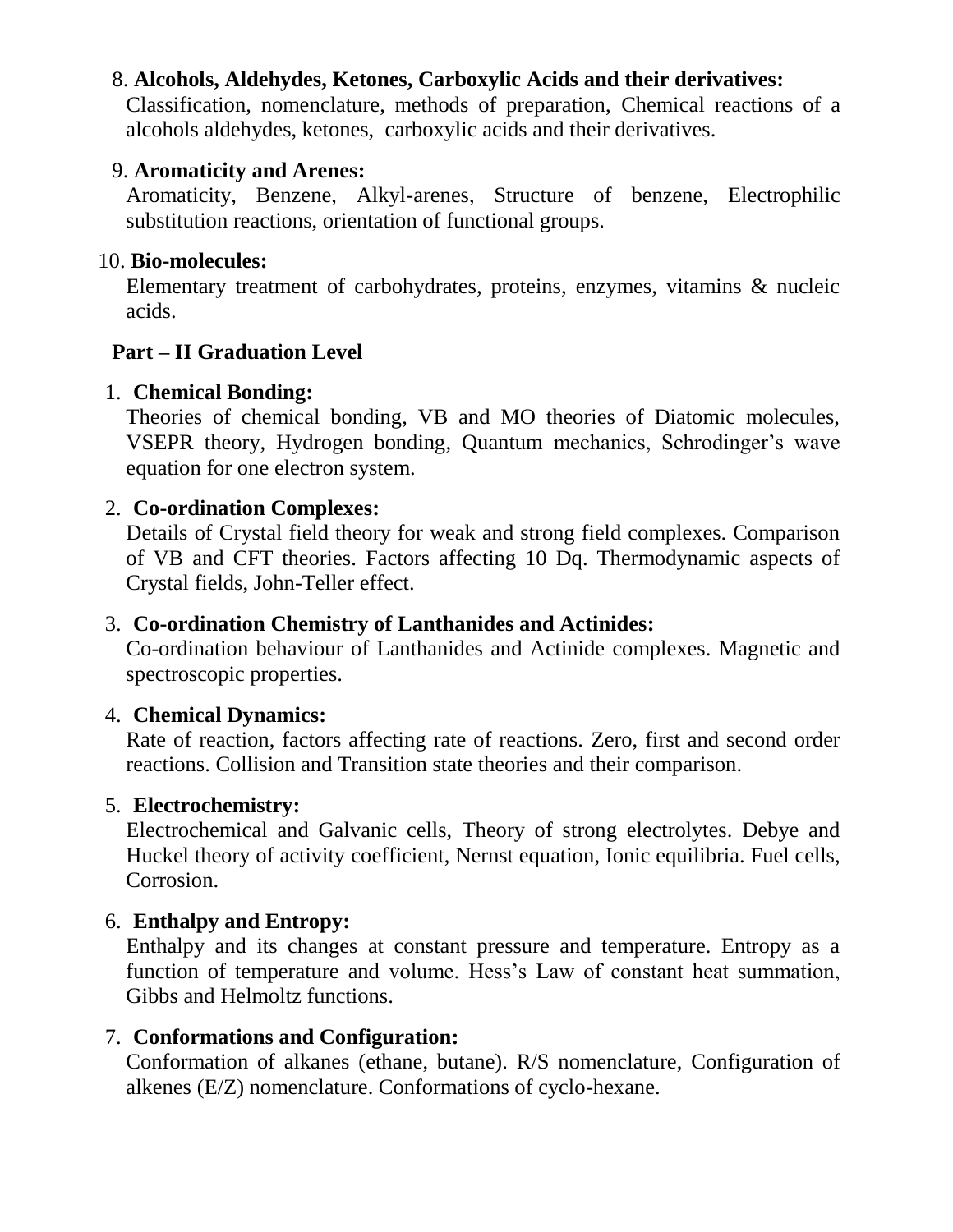### 8. **Reactions Intermediates:**

Free radicals, carbocations, carbanions, cabenes, benzyne, nitrene.

**Name Reactions:** Nucleophilic Addition reactions and mechanism of Aldol, Cannizzaro, Perkin, Stobbe, Benzoin, Reformatsky, Knovengel, Baeyer–Villiger, Wittig and Mannich reactions.

### 9. **Halo, Nitro, Amino-Arenes and Diazonium Salts:**

Preparations, Chemical properties of Halo, Nitro, Amino-Arenes and diazonium salts, elimination and addition mechanism and synthetic applications of diazonium salts.

### 10.**Polymers and Drugs:**

Polymers, Types of polymerization, Natural and synthetic polymers. Drugs (antacids, anti-histamines, analgesics, antipyretics, antibiotics and antifertility).

# **Part – III Post Graduation Level**

## 1. **Molecular Orbital Theory:**

M.O. Theory of polyatomic molecules (AX2, AX3 and AX4).

### 2. **Organometallic Compounds:**

Organometallic compounds of Li, Mg, Sn and Fe. Structure, bounding and applications.

### 2. **Kinetics and Catalysis:**

Kinetics of photo-chemical reactions, Acid-Base and Enzyme catalysis.

### 3. **Electrochemistry:**

Measurement of E.M.F., Kohlrausch's Law and its applications, Membrane equilibria.

### 4. **Thermodynamics:**

Third Law of Thermodynamics and Joule-Thompson's experiment.

### 5. **Substitutions and Elimination Reactions:**

 $SN<sup>1</sup>$ ,  $SN<sup>2</sup>$ ,  $SN<sup>1</sup>$ ,  $E<sup>1</sup>$  and E2 reactions of haloalkanes, Preparation and Chemical reactions of phenols, ethers and epoxides.

### 6. **Pericyclic Reactions:**

Electrocyclic, Cyclo-addition and Sigmatropic rearrangement, Photo-organic chemistry of alkenes.

### 7. **Environmental Pollution:**

Ozone depletion, Green house effect, Global warming.

#### 8. **Spectroscopy:**

Elementary idea of IR, UV and NMR techniques.